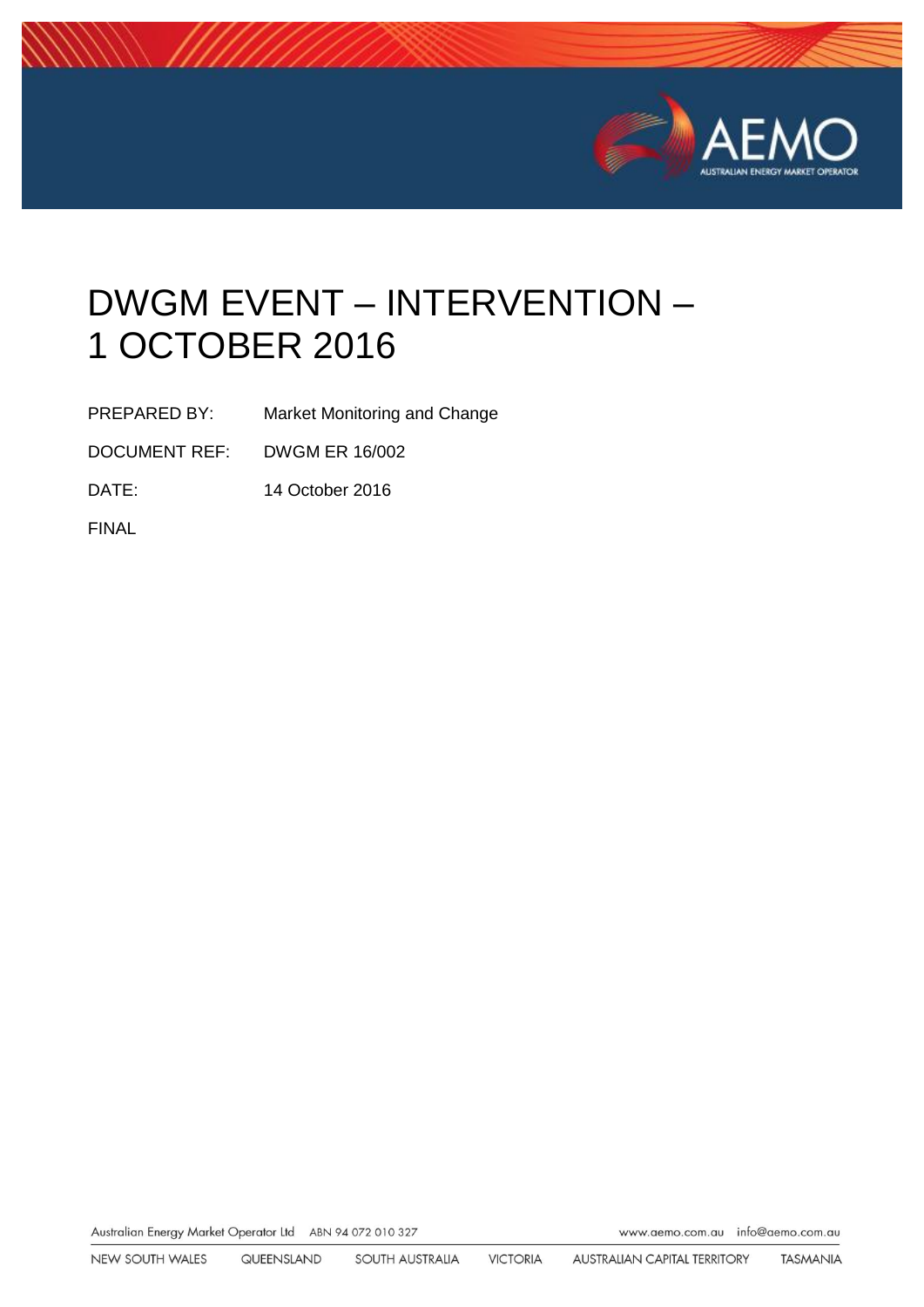

# **Contents**

| $\mathbf{1}$   |                                                                    |  |
|----------------|--------------------------------------------------------------------|--|
| 2              |                                                                    |  |
| 2.1            |                                                                    |  |
| 2.2            |                                                                    |  |
| 3              |                                                                    |  |
| 3.1            | Ancillary payments generated at the time of the ad hoc schedule  4 |  |
| 3.2            |                                                                    |  |
| 3.3            |                                                                    |  |
| 3.4            |                                                                    |  |
| $\overline{4}$ |                                                                    |  |
| 4.1            |                                                                    |  |
| 4.2            |                                                                    |  |
|                |                                                                    |  |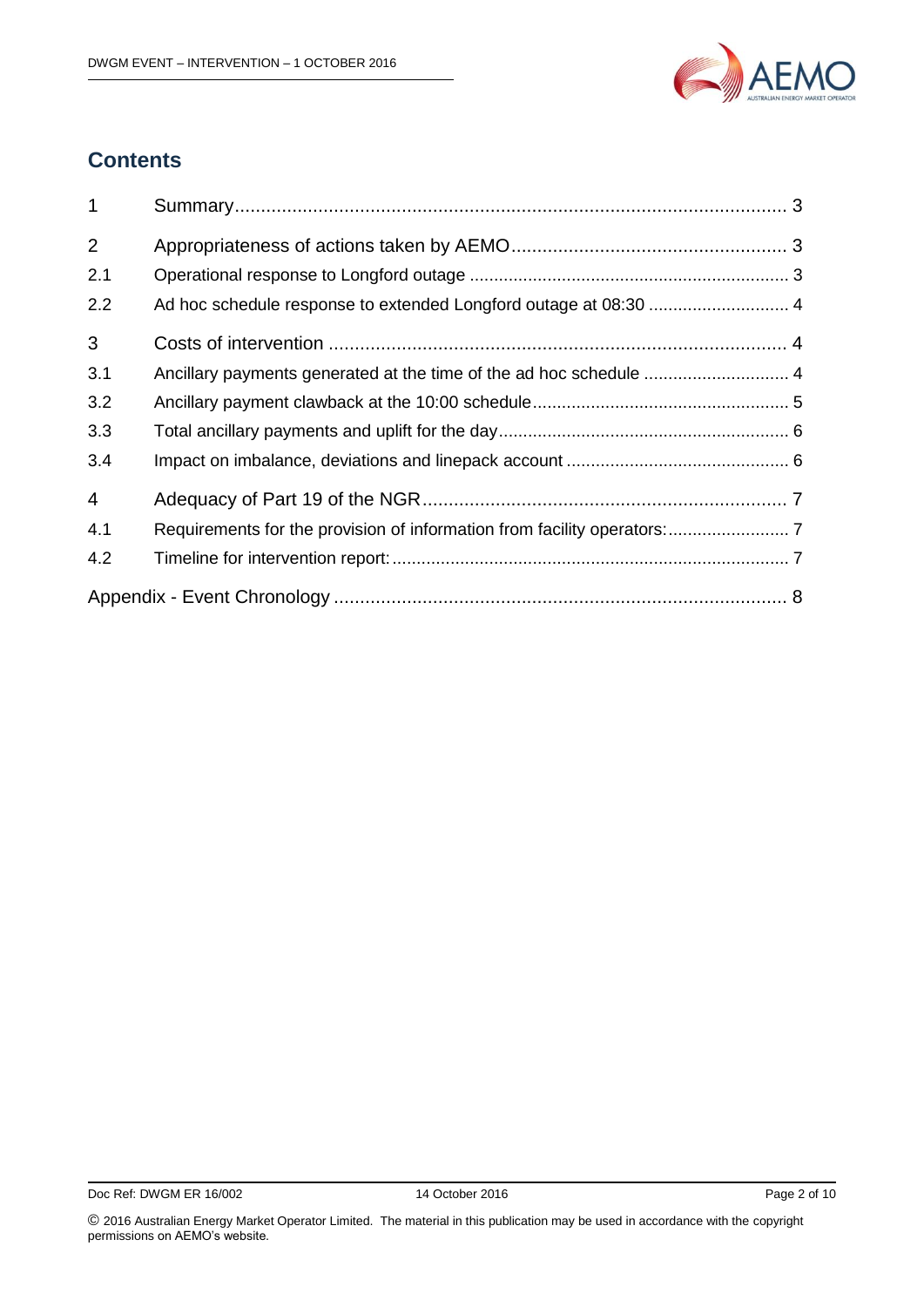

# <span id="page-2-0"></span>**1 Summary**

At 04:26 AEST on 1 October 2016, there was an unplanned total shutdown of the Esso Longford gas production facility ('Longford plant'), which ceased injections into the Declared Transmission System ('DTS'). Longford injections recommenced at approximately at 04:52; however, injections ceased again at 05:36. Longford plant operators subsequently requested AEMO constrain down Longford hourly injections to 0 TJ/h for the first three hours of the gas day. At this stage there was no threat to system security.

At 08:32 Longford plant operators advised AEMO that the Longford plant would be unable to begin injections until around 11:00. AEMO modelling of the DTS indicated that minimum operating pressures near Sale in the Longford to Melbourne Pipeline would be breached around 10:00.

At 08:40, AEMO provided Registered participants with a notice of threat to system security. In accordance with Section 215(4) of the National Gas Rules ('NGR'), AEMO subsequently intervened in the market by publishing an operating schedule at 09:03, outside the standard times specified in Section 215(3) of the NGR, which resulted in ancillary payments and uplift of approximately \$3.1 million.

An event chronology is provided in the appendix.

This report has been prepared under section 351 of the NGR.

# <span id="page-2-1"></span>**2 Appropriateness of actions taken by AEMO**

AEMO's primary objectives during this event were to:

- operate in accordance with the NGR and the Wholesale Market Procedures;
- limit the risk of involuntary curtailment to customers; and
- alleviate the threat to system security and return the DTS to normal operating conditions.

# <span id="page-2-2"></span>**2.1 Operational response to Longford outage**

AEMO made operational changes in the DTS from 04:45 to preserve linepack in the Longford to Melbourne Pipeline ('LMP'). This included:

- 1. Shutting down the Wollert Compressor Station
- 2. Shutting down the Brooklyn Compressors and increasing flow from Brooklyn City Gate into the ringmain.
- 3. Reducing outlet pressure at Dandenong City Gate ('DCG').

AEMO subsequently held discussions with affected distributors from 06:00 to determine the extent to which pressures near the DCG and near Sale on the LMP could fall below the contractual minimum operating pressures before customer supply would be impacted. The distributor for Sale was concerned about any potential reduction in operating pressure due to the morning peak load as well as the load of a large dairy factory.

AEMO then further reduced the outlet pressure set point at DCG, lowering pressures near DCG below the contractual minimums (revised minimum operating pressures for DCG are often in place during times where the Longford gas plant is at reduced capacity). This reduced the extent to which minimum operating pressures at Sale were subsequently breached.

There was no reported loss of customer supply due to these actions and the risk of loss of customer supply at Sale was mitigated. See Table 1 for a summary of system pressures during this event.

Doc Ref: DWGM ER 16/002 14 October 2016 Page 3 of 10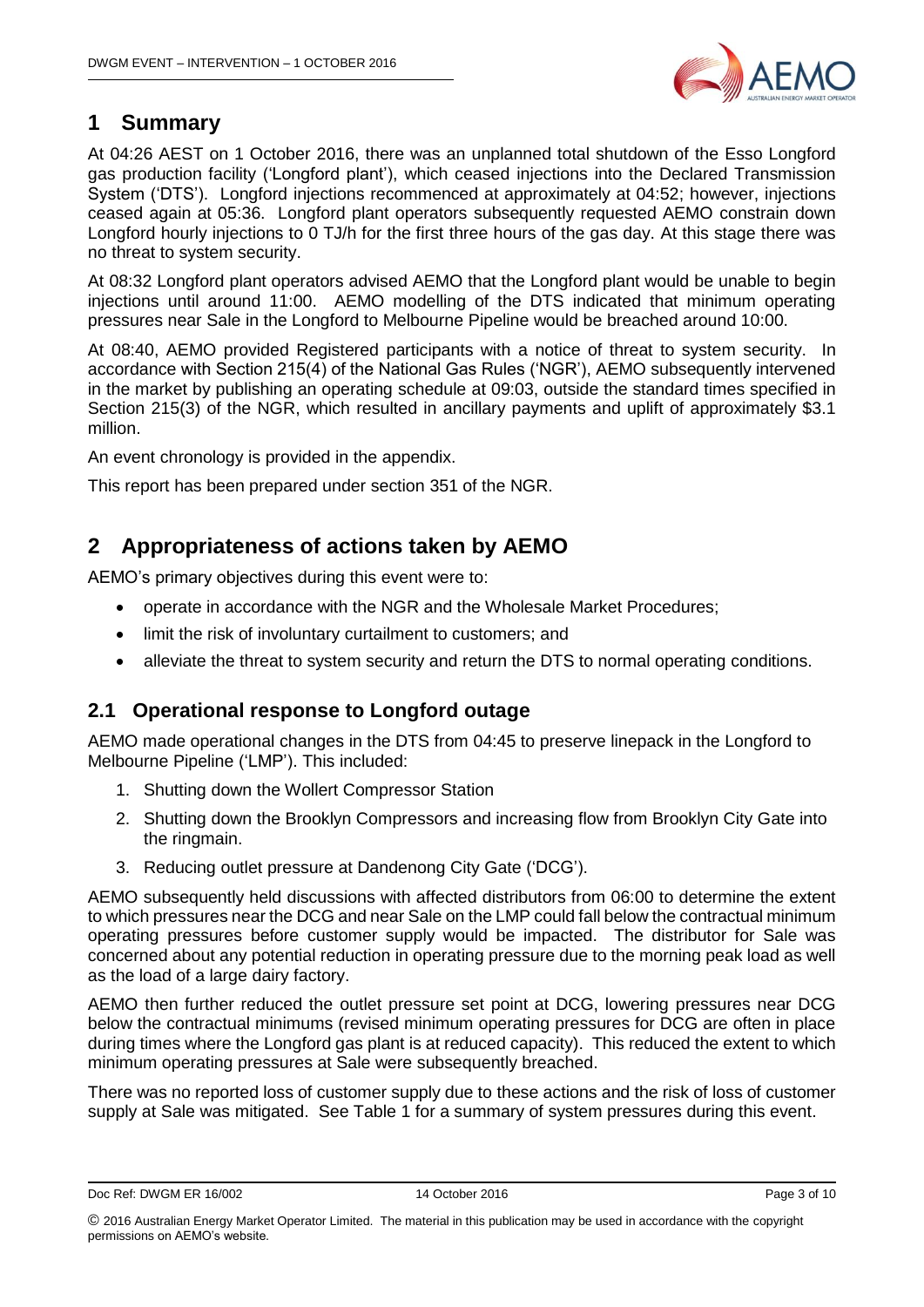

| <b>Location</b><br>$(CTM)^*$ | <b>Minimum</b><br>operating<br>pressure | <b>Actual supply</b><br>pressure<br>reached during<br>event | <b>Time MinOp</b><br>breached | <b>Time</b><br>pressure<br>recovered<br>above MinOp |
|------------------------------|-----------------------------------------|-------------------------------------------------------------|-------------------------------|-----------------------------------------------------|
| <b>Sale</b>                  | 4,800 kPa                               | 4,759 kPa                                                   | 10:12 AEST                    | 12:16 AEST                                          |
| <b>DTS Peninsula</b>         | 2,650 kPa                               | 2,586 kPa                                                   | 07:10 AEST                    | 11:48 AEST                                          |
| <b>DTS Edithvale</b>         | 2,650 kPa                               | 2,589 kPa                                                   | 07:15 AEST                    | 11:54 AEST                                          |

\*Custody Transfer Meter

## <span id="page-3-0"></span>**2.2 Ad hoc schedule response to extended Longford outage at 08:30**

At 08:30 the DTS was in an abnormal operating state due to a threat to the supply of gas to customers with both forecast and actual pressures below the operating limits specified in the *Wholesale Market Critical Location Pressures* document. On this basis AEMO determined that there was a threat to system security and, at 08:40, issued a 'Notice of Threat to System Security' to the market.

AEMO determined that an immediate response was required to reduce the likelihood of loss of customer supply at Sale and published a further operating schedule at 09:03 ('ad hoc schedule'). There was insufficient time to wait for either a market response or to schedule out of merit order gas at the following scheduling horizon at 10:00, due to the imminent breach of minimum operating pressures at Sale. LNG was scheduled at the maximum firm rate for the duration of the gas day as modelling showed that it would be required to mitigate low pressures throughout the day.

AEMO considers that the decision to intervene and publish an ad hoc schedule was consistent with the requirements of the Wholesale Market Procedures and the NGR.

# <span id="page-3-1"></span>**3 Costs of intervention**

### <span id="page-3-2"></span>**3.1 Ancillary payments generated at the time of the ad hoc schedule**

The ad hoc schedule published at 09:03 included the following additional constraints to the 06:00 schedule:

- 1. A maximum daily constraint was applied to the Longford plant's injections of 180,000 GJ. This was a based on a best estimate made by AEMO with information available in the critical time prior to the ad hoc schedule.
- 2. A constraint preventing net injections was applied with Vichub for the day.
- 3. A minimum hourly injection rate of 5,500 GJ/hour was applied to the Dandenong LNG facility from 09:00 of the ad hoc schedule for the remainder of the gas day.

The change in daily quantities scheduled across impacted injection points in the DTS is set out in Table 2.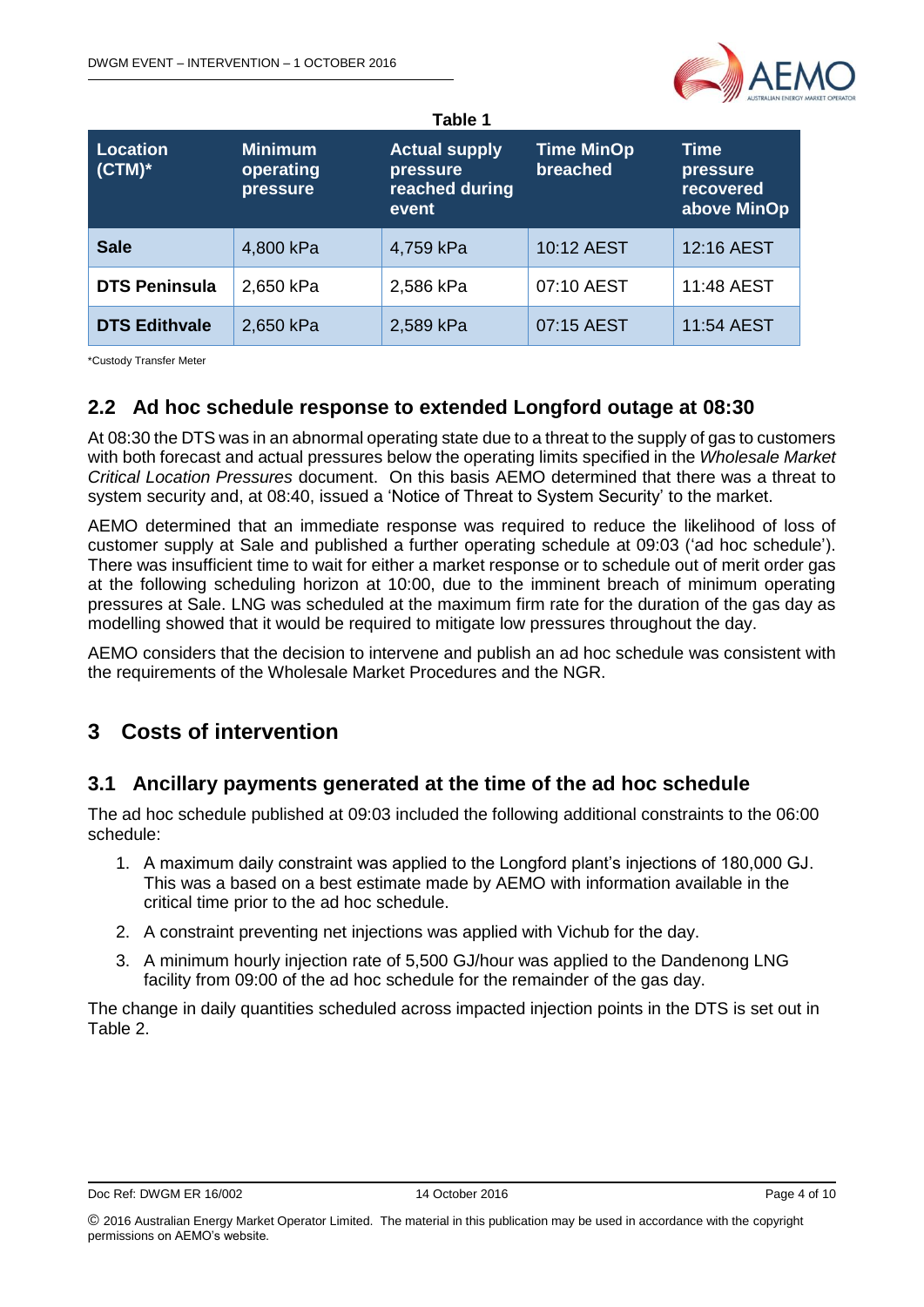

|  |  | ı<br>10 |  |  |
|--|--|---------|--|--|
|--|--|---------|--|--|

| <b>Injection Point</b>           | 6AM schedule<br>quantity (GJ) | Ad hoc schedule<br>quantity (GJ) | Difference (GJ) |
|----------------------------------|-------------------------------|----------------------------------|-----------------|
| Longford (30000001PC)            | 514,000                       | 180,000                          | $-334,000$      |
| <b>LNG facility (30000101PC)</b> | 1,751                         | 115,719                          | 113,968         |
| <b>Culcairn (20000001PC)</b>     | 13,027                        | 86,235                           | 73,208          |
| Iona UGS (30000154PC)            | 30,898                        | 178,271                          | 147,373         |
| <b>VicHub (30000167PC)</b>       | 33,000                        | 7,029                            | $-25,971$       |
| <b>SEA Gas (30000168PC)</b>      | 28,001                        | 37,001                           | 9,000           |

With the exception of any injections bid at the market price for the day and those ineligible for ancillary payments due to being used as an uplift hedge, any additional injections in the ad hoc schedule would have attracted ancillary payments, as they would be priced above the beginningof-day market price of \$10.8814/GJ. The total ancillary payments at the time of the ad hoc schedule were **\$3,934,329.95**.

## <span id="page-4-0"></span>**3.2 Ancillary payment clawback at the 10:00 schedule**

The ad hoc schedule was published after the bid cut-off time for the 10:00 schedule which meant that Market Participants were unable to rebid between the ad hoc schedule and 10:00 schedule. This, in conjunction with a relaxation of the constraints applied to the ad hoc schedule (due primarily to the increased forecast of capacity from Longford), enabled lower priced gas to be sourced elsewhere in the system at the 10:00 schedule, reducing total ancillary payments for the day via the ancillary payment clawback mechanism.

The changes to constraints at the 10:00 schedule were:

- 1. The maximum daily constraint on Longford's injections of 180,000 GJ was revised up to 220,000 GJ as advised by Longford plant operators.
- 2. The minimum hourly injection rate (which applied from 09:00 for the duration of the gas day) at the LNG facility was removed and replaced with a minimum hourly injection rate of 8,000 GJ/hour from 10:00 until 14:00, with the remaining hours in the gas day being unconstrained.

The change in daily quantities scheduled across relevant injection points in the DTS for the 10:00 schedule is set out in Table 3.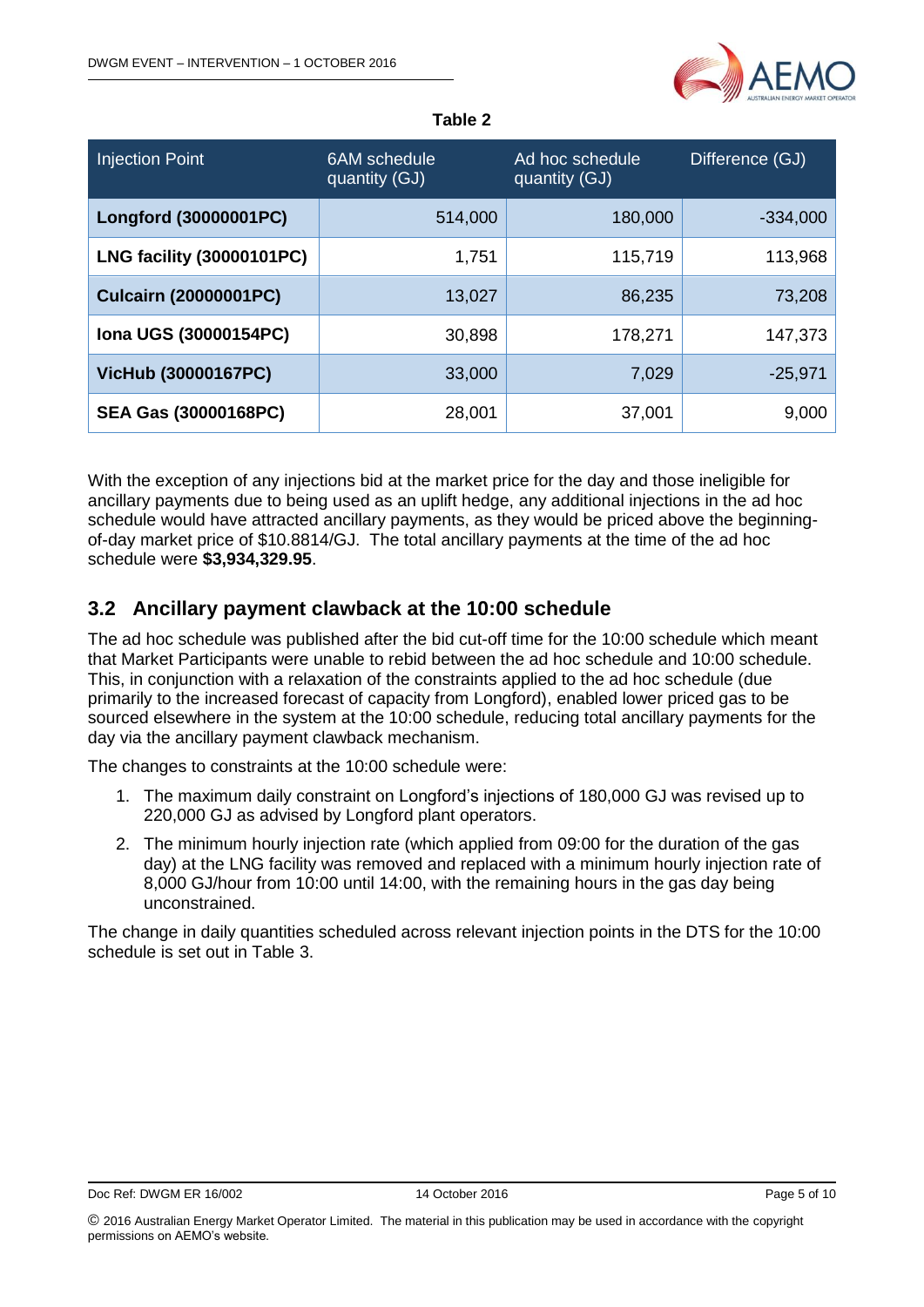

#### **Table 3**

| <b>Injection Point</b>           | Ad hoc schedule<br>quantity (GJ) | 10AM schedule<br>quantity (GJ) | Difference (GJ) |
|----------------------------------|----------------------------------|--------------------------------|-----------------|
| Longford (30000001PC)            | 180,000                          | 220,000                        | 40,000          |
| <b>LNG facility (30000101PC)</b> | 115,719                          | 75,287                         | $-40,432$       |
| <b>Culcairn (20000001PC)</b>     | 86,235                           | 56,011                         | $-30,224$       |
| Iona UGS (30000154PC)            | 178,271                          | 203,271                        | 25,000          |
| <b>VicHub (30000167PC)</b>       | 7,029                            | 5,129                          | $-1,900$        |
| Seagas (30000168PC)              | 37,001                           | 29,001                         | $-8,000$        |

# <span id="page-5-0"></span>**3.3 Total ancillary payments and uplift for the day**

Total ancillary payments across the market for 1 October 2016 were **\$3,103,145.43**. This is provisionally allocated between uplift types in accordance with the *Wholesale Market Uplift Payment Procedures<sup>1</sup>* and set out in Table 4.

| <b>Uplift Type</b>       | <b>Provisional Amount</b> | Percentage of total |
|--------------------------|---------------------------|---------------------|
| <b>Congestion Uplift</b> | \$2,796,749.80            | 90.1%               |
| <b>Surprise Uplift</b>   | \$13,832.52               | 0.4%                |
| <b>Common Uplift</b>     | \$292,563.10              | 9.4%                |
| <b>Total Uplift</b>      | \$3,103,145.42            | 100%                |

#### **Table 4**

The majority of uplift payments generated on the day will therefore be attributed to participants who have withdrawals for scheduling intervals that exceed their AMIQ nominations. Section 240(2) of the NGR requires that uplift payments 'are to be allocated so far as practicable to the cause'.

AEMO welcomes feedback from participants as to the sufficiency of the methodology set out in the *Wholesale Market Uplift Payments Procedures* in light of these settlement outcomes.

### <span id="page-5-1"></span>**3.4 Impact on imbalance, deviations and linepack account**

Within the timeframe for producing this report, it is not possible to present a quantitative analysis of the impact of the intervention on imbalance payments, deviation payments and linepack account. While these impacts may not strictly be described as being direct costs of the intervention, the following general outcomes in relation to this event should be noted:

-

<sup>1</sup> <https://www.aemo.com.au/Gas/Declared-Wholesale-Gas-Market-DWGM/Policies-and-procedures>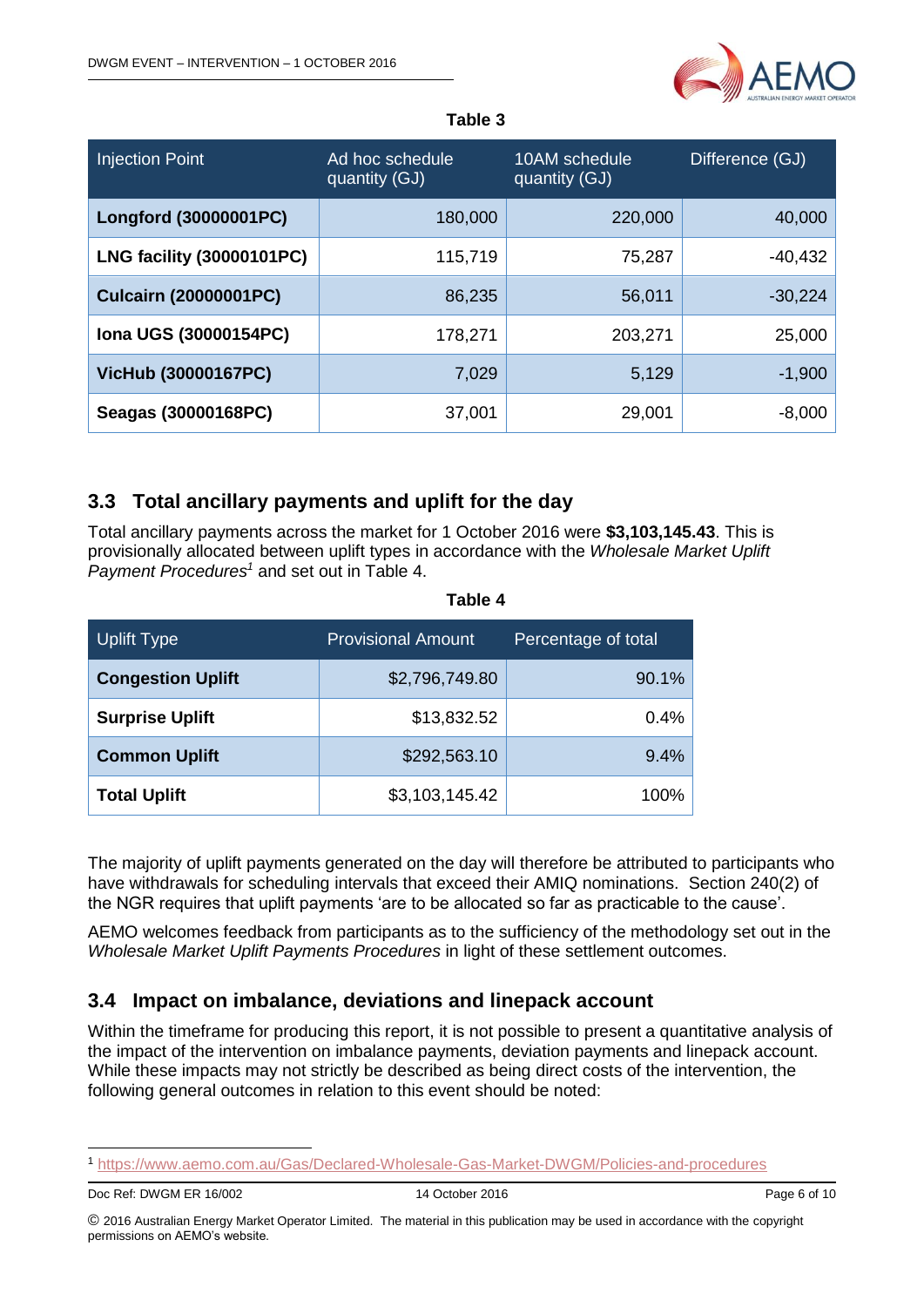

- The ad hoc schedule replaces the existing 06:00 schedule which had scheduled the Longford plant to begin injections from 09:00.
- Without the ad hoc schedule, participants scheduled to inject from Longford plant would have received a large amount of deviations at the 10:00 price (\$33.75/GJ).
- These deviation payments would have funded a substantial portion of the outstanding linepack account for the day as well as a portion of the total uplift payments (via surprise uplift).

# <span id="page-6-0"></span>**4 Adequacy of Part 19 of the NGR**

AEMO has assessed the adequacy of the provisions of Part 19 of the NGR that are relevant to this event. The following issues have arisen from this event, otherwise the NGR are adequate:

## <span id="page-6-1"></span>**4.1 Requirements for the provision of information from facility operators:**

In order to assess a threat to system security and determine an appropriate course of action that minimises the cost of responding to the threat, AEMO needs to be informed in a timely manner of any new information that impacts on a facility's ability to inject or withdraw gas into the DTS.

Section 219 of the NGR requires Registered participants to confirm the quantities of gas that they intend to inject into, or withdraw from, the DTS, as well as notify AEMO of any material change to a quantity of gas previously confirmed.

While AEMO was notified of a material change to the quantities intended for injection into the DTS, AEMO had limited additional information to assess the period that the plant was likely to be unavailable and the likely ramp rate to assess the impact on gas supply to customers at Sale.

AEMO believes that this provision should be broadened to allow this additional relevant information to be requested and provided. AEMO will raise this issue for discussion at the next Gas Wholesale Consultative Forum.

### <span id="page-6-2"></span>**4.2 Timeline for intervention report:**

Section 351 of the NGR requires AEMO to investigate and prepare a report on the circumstances and impact of a declared threat to system security and subsequent intervention. This report must be prepared within 10 business days after the event concludes.

This timeline is onerous and could impede AEMO from producing a report that provides a complete analysis for events where AEMO has intervened in the market. AEMO will raise this issue for discussion at the next Gas Wholesale Consultative Forum.

Please direct any feedback or questions regarding this report to [marketmonitoring.change@aemo.com.au.](mailto:marketmonitoring.change@aemo.com.au)

Doc Ref: DWGM ER 16/002 14 October 2016 Page 7 of 10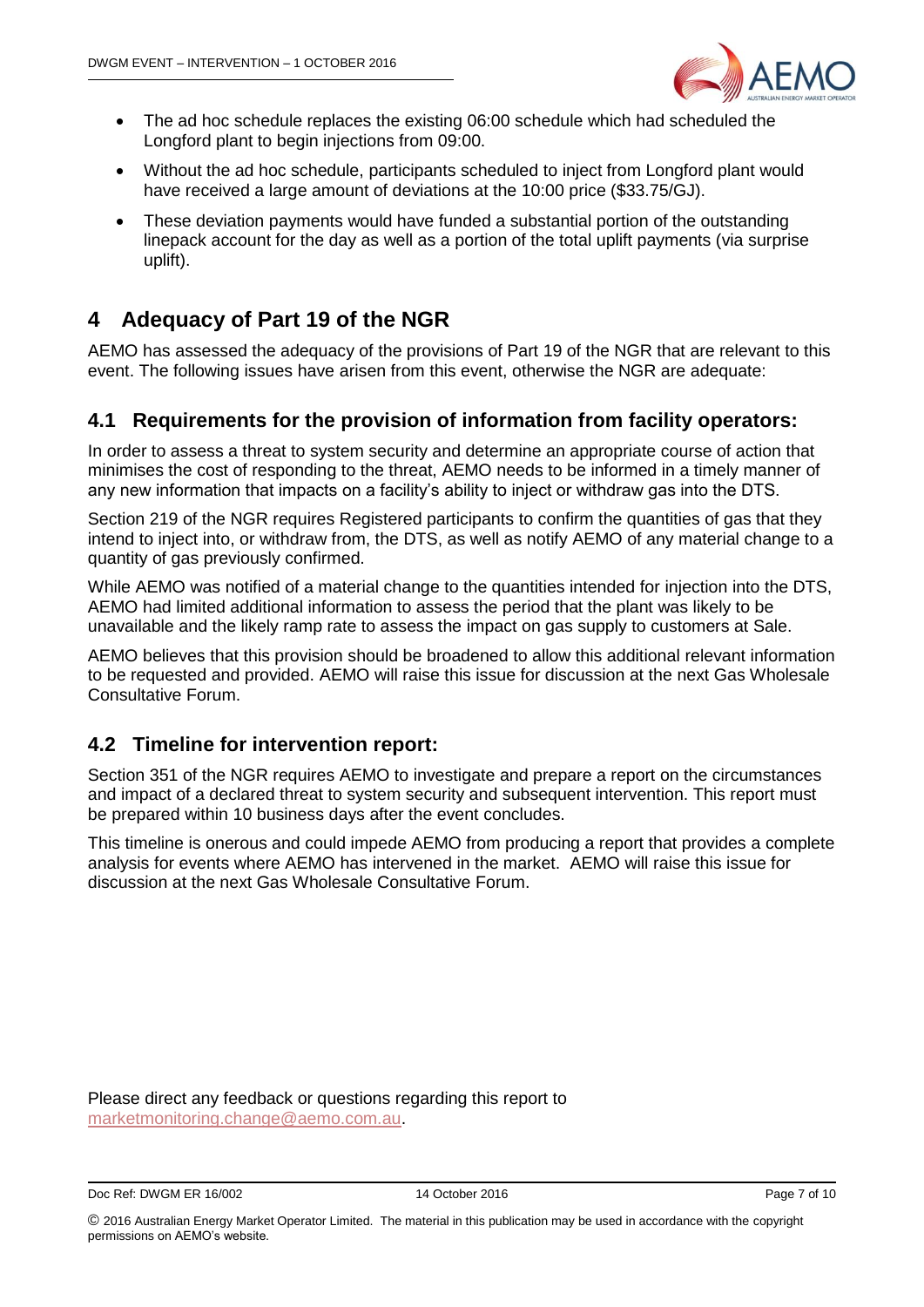

# <span id="page-7-0"></span>**Appendix - Event Chronology**

| <b>Time</b><br>(AEST) | Event/Action                           | <b>Details</b>                                                                                                                                                                                                                                                                                                                                                                           |
|-----------------------|----------------------------------------|------------------------------------------------------------------------------------------------------------------------------------------------------------------------------------------------------------------------------------------------------------------------------------------------------------------------------------------------------------------------------------------|
| 04:28                 | <b>AEMO calls</b><br>Longford          | Longford Gas Plant estimates the facility will be down for an extended<br>duration. All four plants are down (3 gas plants and 1 crude plant).<br>AEMO requested that Longford provide further information as soon as<br>possible.                                                                                                                                                       |
| 04:45                 | <b>AEMO</b><br>reconfigures<br>the DTS | Over a half hour period AEMO commenced reconfiguring the DTS by<br>shutting down all running compression (Brooklyn Comp 11, 12 and<br>Wollert 5) and adjusting Brooklyn CG setpoints.                                                                                                                                                                                                    |
| 04:50                 | <b>AEMO calls</b><br>Longford          | Longford Gas Plant provides an initial forecast that it may take up to<br>12 hours before they regain full capacity. GP1 is back online and is<br>currently flowing some gas into the DTS but everything else remains<br>offline. AEMO observes some flow through the AEMO gas SCADA.                                                                                                    |
| 05:03                 | <b>AEMO calls</b><br>Longford          | ESSO Gas Marketing advise AEMO of initial estimate of constraint,<br>4TJ/h for the first 6 hours of the gas day.                                                                                                                                                                                                                                                                         |
| 05:10                 | <b>AEMO calls</b><br>Longford          | ESSO Gas Marketing advise that the plant should start coming back<br>online in 2 hours. Estimates the new constraint to be 4 TJ/hr for the<br>first 2 hours of the gas day. ESSO does not believe that this will be a 6<br>hour event.                                                                                                                                                   |
| 05:11                 | <b>AEMO</b><br>reconfigures<br>the DTS | DCG outlet pressure reduced from 2760kPa to 2700kPa to increase<br>Longford to Melbourne Pipeline survival time.                                                                                                                                                                                                                                                                         |
| 05:30                 | AEMO models<br>the DTS                 | With current Longford constraint information, AEMO runs a gas<br>pipeline model which is indicating that there is no threat to system<br>security or any potential pressure issues.                                                                                                                                                                                                      |
| 05:37                 | <b>AEMO</b><br>observation             | Longford flow reduces to zero. Note: no further injections observed for<br>another 5 hours                                                                                                                                                                                                                                                                                               |
| 05:47                 | Longford calls<br><b>AEMO</b>          | ESSO Gas Marketing provide AEMO with an estimate for a daily<br>constraint figure of 514 TJ for the daily rate. This is only a preliminary<br>figure and it will be confirmed shortly. ESSO Gas Marketing are<br>advised by AEMO that they will implement this daily constraint and will<br>constrain down the hourly injections to 0 TJ/h for the first 3 hours of<br>the gas day.      |
| 05:53                 | <b>AEMO</b><br>approves<br>schedule    | 6:00 AM Current Gas Day [1 October 2016] Schedule Approved                                                                                                                                                                                                                                                                                                                               |
| 05:56                 | Longford<br>emails AEMO                | Esso advises an updated SDPC for Gas Day 1 October 2016 of 515<br>TJ due to operational requirements.                                                                                                                                                                                                                                                                                    |
| 05:57                 | Longford calls<br><b>AEMO</b>          | ESSO Gas Marketing confirmed the daily quantity of 514TJ and 0 TJ/h<br>for the first 3 hours of the gas day. Inform AEMO that Injections to<br>recommence at 9am.                                                                                                                                                                                                                        |
| 06:03                 | <b>AEMO calls</b><br><b>Multinet</b>   | AEMO discussed the reduction of DCG outlet pressure with Multinet<br>and requested for more information regarding their minimum pressure<br>requirements at their downstream CTMs. AEMO looking to reduce<br>DCG outlet pressure further (2700 kPa at time of call) which would<br>potentially take some CTM's below their winter contractual pressure.<br>Multinet agreed to call back. |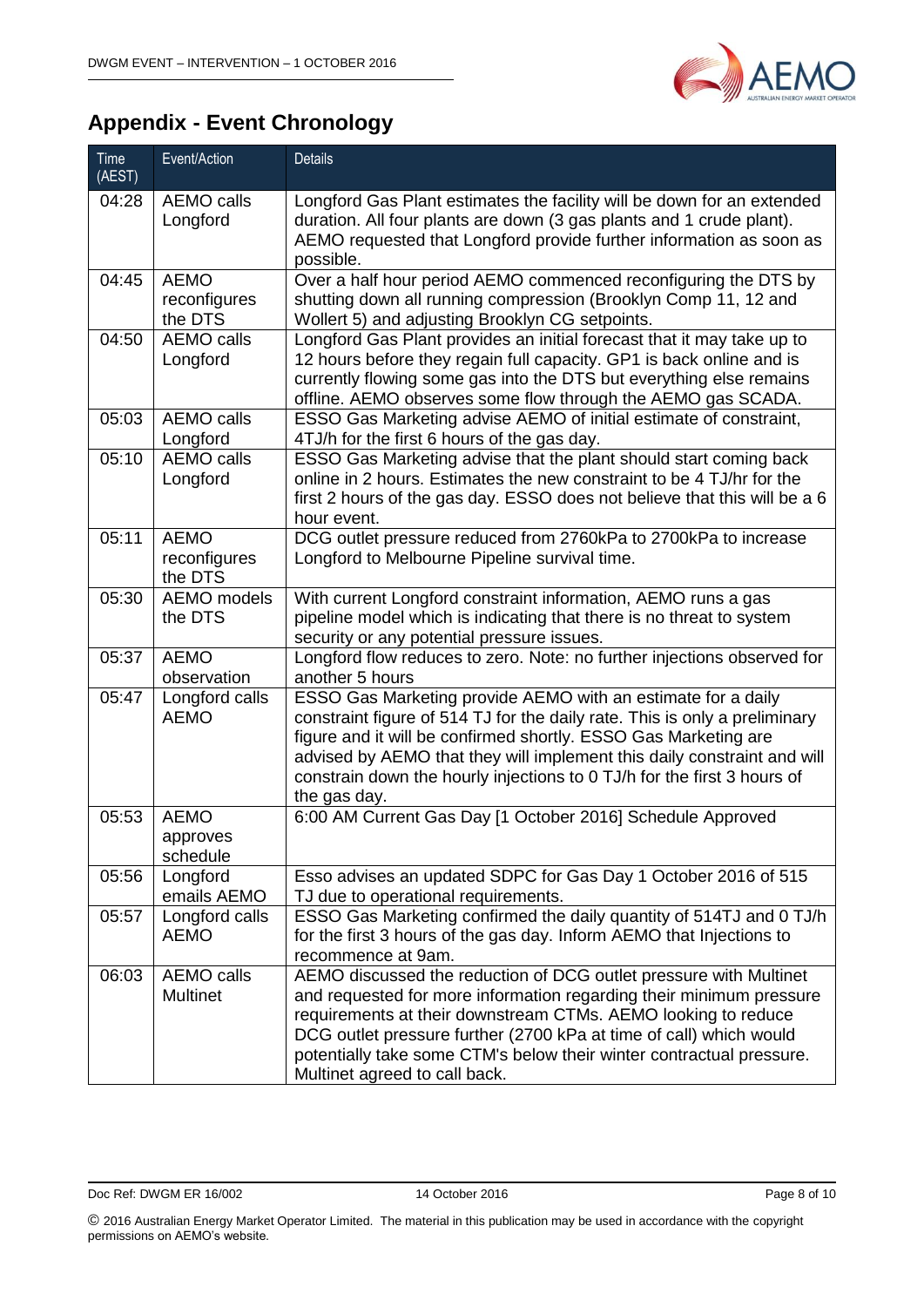

| Time<br>(AEST) | Event/Action                           | <b>Details</b>                                                                                                                                                                                                                                                                                                                                                                                                                                                                                        |
|----------------|----------------------------------------|-------------------------------------------------------------------------------------------------------------------------------------------------------------------------------------------------------------------------------------------------------------------------------------------------------------------------------------------------------------------------------------------------------------------------------------------------------------------------------------------------------|
| 06:29          | <b>AEMO calls</b><br><b>AGN</b>        | AEMO discussed the reduction of DCG outlet pressure with AGN and<br>requested for more information regarding their minimum pressure<br>requirements at their downstream CTMs. AEMO looking to reduce<br>DCG outlet pressure further (2700 kPa at time of call) which would<br>potentially take some CTM's below their winter contractual pressure.<br>AGN estimates that the DCG outlet pressure may be dropped down to<br>2500 kPa without disrupting their operations for the DTS Peninsula<br>CTM. |
| 06:34          | <b>Multinet calls</b><br><b>AEMO</b>   | Multinet advises that 1800 kPa is the minimum pressure requirement<br>to satisfy their CTM downstream of Dandenong Terminal Station.                                                                                                                                                                                                                                                                                                                                                                  |
| 06:40          | <b>AEMO calls</b><br><b>AGN</b>        | AEMO outlined the potential for a breach of the minimum contractual<br>pressures at the Sale CTM. AGN expressed concern about reducing<br>Sale CTM pressure too far below the contractual pressure especially<br>in the morning peak where this pressure is critical. Outside of this time<br>they may be able to go down to 4500kPa without loss of supply to<br>customers.                                                                                                                          |
| 06:51          | <b>AEMO</b><br>reconfigures<br>the DTS | AEMO reduced DCG outlet pressures to 2600 kPa to further increase<br>Longford to Melbourne Pipeline survival time and prevent Sale CTM<br>pressure breach.                                                                                                                                                                                                                                                                                                                                            |
| 07:00          | Longford calls<br><b>AEMO</b>          | ESSO Gas Marketing advise that they will have more accurate<br>information at 08:30 and will be re-evaluating the constraint. Current<br>best estimate is that Longford Gas Plant will not be at full rate in 3<br>hours. Currently working on restarting Gas Plant 1 and Gas Plant 3 in<br>the next 2 hours.                                                                                                                                                                                         |
| 07:15          | <b>AEMO</b> models<br>the DTS          | With current Longford constraint information, AEMO runs a gas<br>pipeline model which shows potential for Sale CTM pressure issues at<br>2PM                                                                                                                                                                                                                                                                                                                                                          |
| 07:30          | <b>AEMO</b><br>reconfigures<br>the DTS | Adjusted the DTS configuration to bring linepack from the Northern<br>Zone into the Melbourne metropolitan ring main and the Wollert to<br>Pakenham line.                                                                                                                                                                                                                                                                                                                                             |
| 07:38          | Longford calls<br><b>AEMO</b>          | ESSO Gas Marketing advised that they are close to providing a<br>revised constraint. AEMO emphasised that the constraint they provide<br>should be conservative.                                                                                                                                                                                                                                                                                                                                      |
| 08:14          | AEMO calls<br>Jemena                   | AEMO discussed VicHub-DTS injections with Jemena given that they<br>are dependent on EGP linepack.                                                                                                                                                                                                                                                                                                                                                                                                    |
| 08:27          | AEMO models<br>the DTS                 | With current Longford constraint information and still no flow from<br>Longford, AEMO runs a gas pipeline model which is indicating that<br>Sale CTM will breach contractual pressures between 10:00 and 10:30.<br>AEMO commences preparation for an ad-hoc schedule.                                                                                                                                                                                                                                 |
| 08:29          | <b>AEMO calls</b><br>Longford          | ESSO Gas Marketing will provide an update in 15-20 minutes. AEMO<br>advised ESSO that it is preparing to declare a threat to system<br>security and run an ad-hoc schedule. ESSO Gas Marketing requested<br>5 more minutes to determine quantities. AEMO stated to ESSO that it<br>will use a conservative estimate of their capacity if they are unable to<br>provide a firm quantity.                                                                                                               |
| 08:32          | Longford calls<br><b>AEMO</b>          | ESSO Gas Marketing estimates that the total Longford plant capacity<br>for the day will be 540 TJ and will start ramping up at 11:00. ESSO<br>Gas Marketing highlighted that this was plant capacity and that<br>injections still needed to be split between the DTS and EGP as per<br>shipper instructions.                                                                                                                                                                                          |